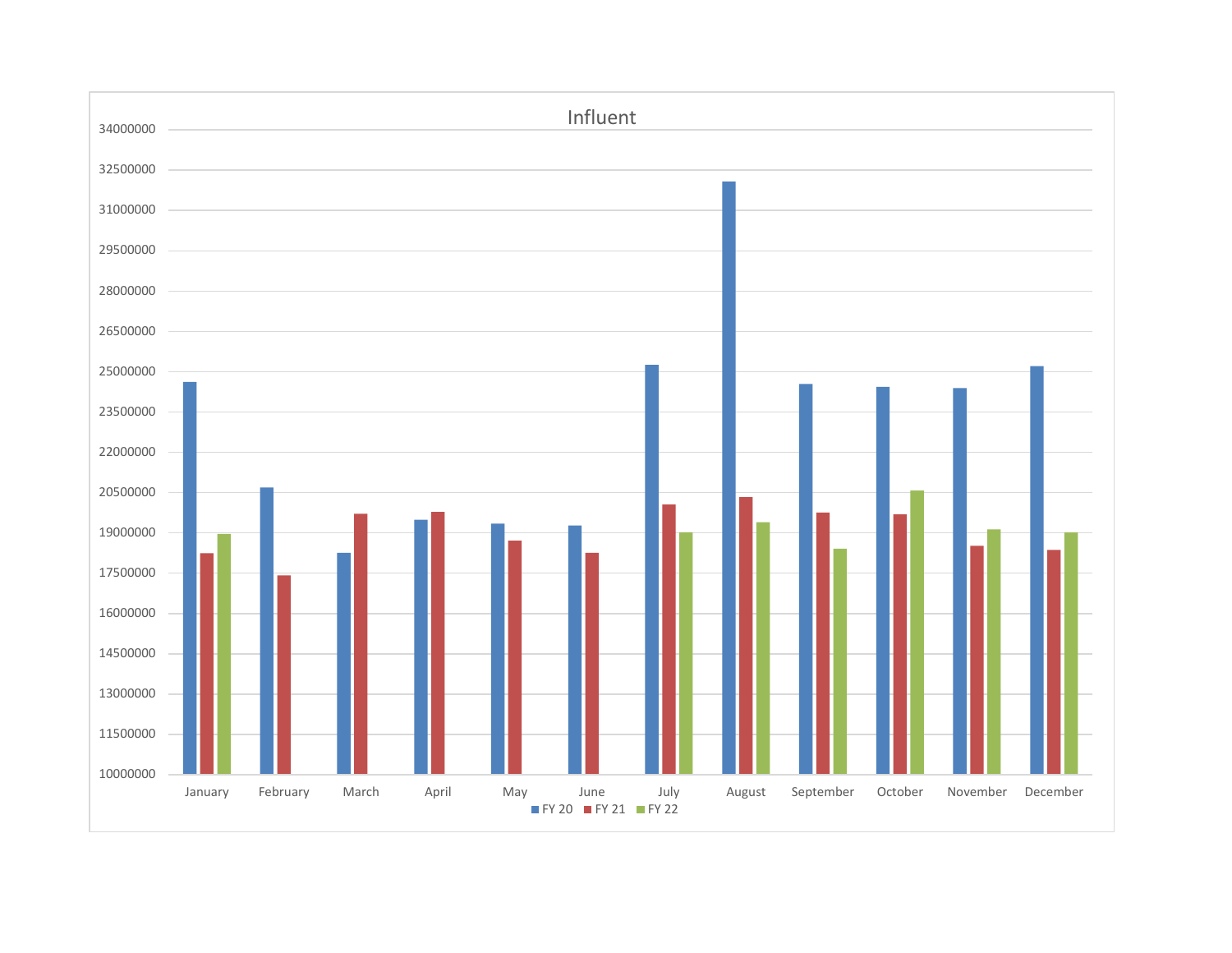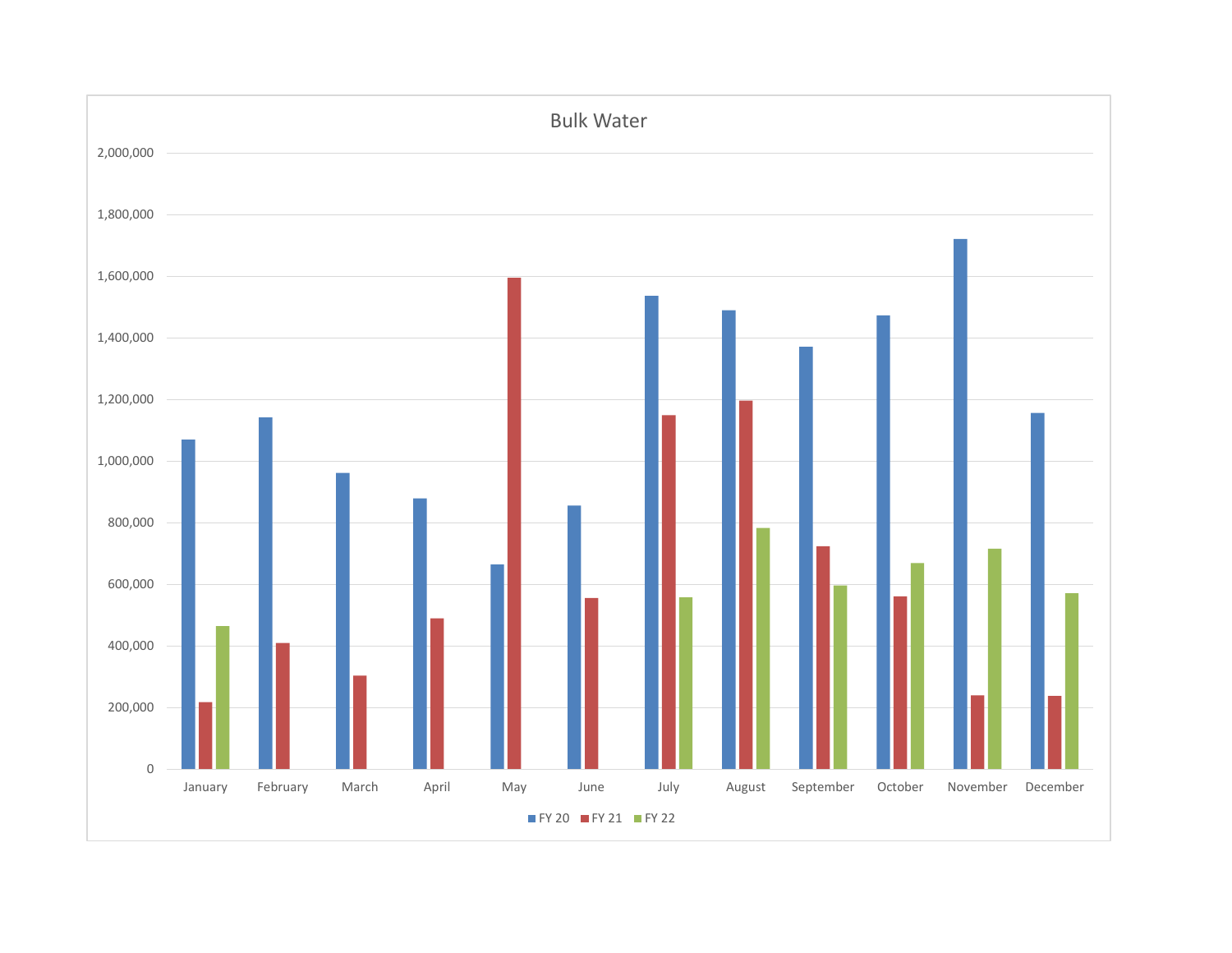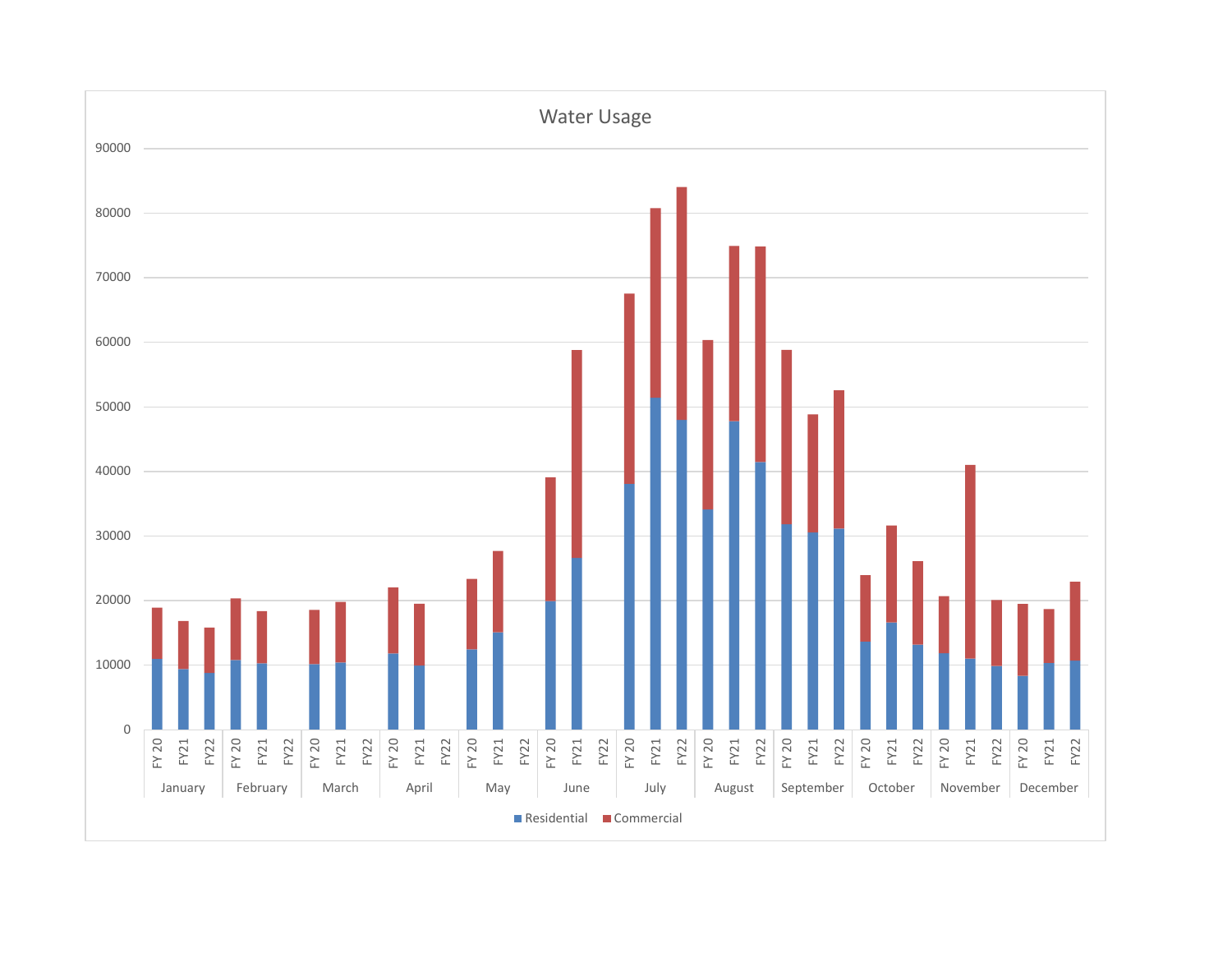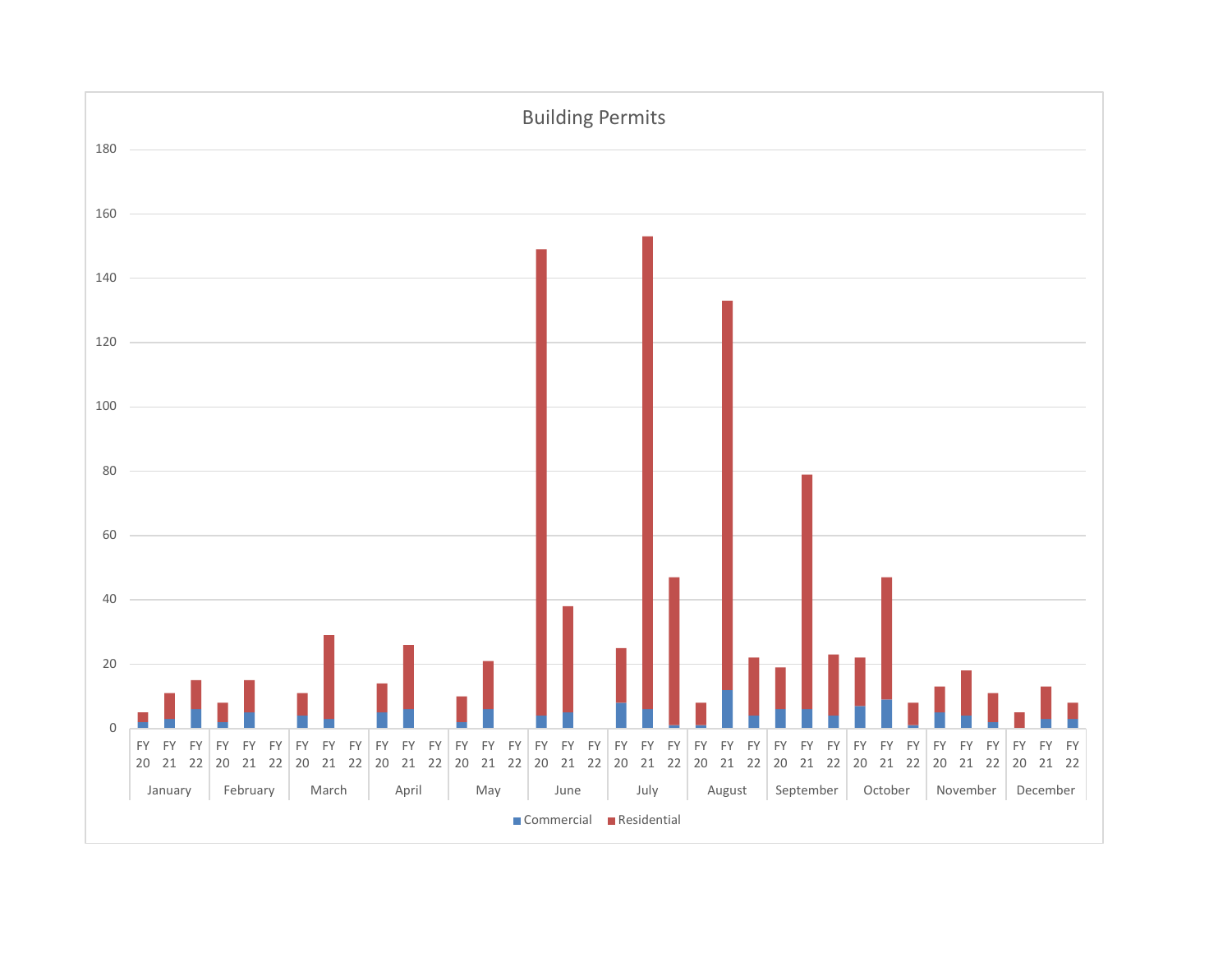

Enterprise: Water, Sewer, Sanitation, Landfill including any grants related to these funds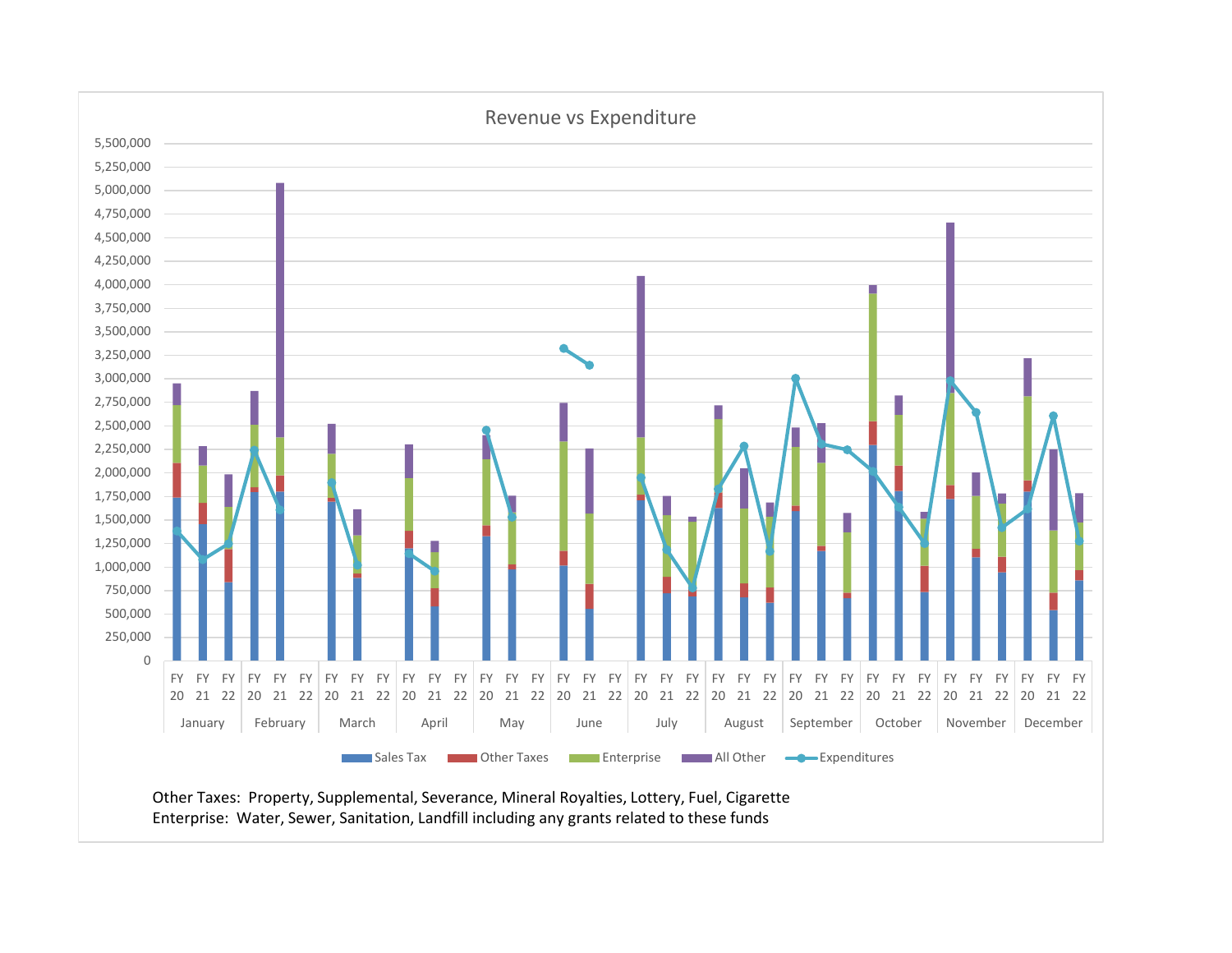| Sales Tax |         |               |               |               |               |              |           |                                   |                               |            |                            |                               |            |
|-----------|---------|---------------|---------------|---------------|---------------|--------------|-----------|-----------------------------------|-------------------------------|------------|----------------------------|-------------------------------|------------|
|           |         |               |               |               |               |              |           | Using Average % of Previous Years |                               |            | Using Equal Monthly Budget |                               |            |
|           | Average |               |               |               |               |              | Percent   |                                   |                               |            |                            |                               |            |
|           | Percent | FY 2018       | FY 2019       | FY 2020       | FY 2021       | FY 2022      | Collected | <b>Budget</b>                     | FY 22 Variance Total Variance |            | FY 22 Budget               | FY 22 Variance Total Variance |            |
|           |         |               |               |               |               |              |           |                                   |                               |            |                            |                               |            |
| July      | 6.55%   | 561,366.22    | 1,021,893.34  | 1,709,699.37  | 721,591.20    | 688,361.30   | 9.18%     | 491,214.94                        | 197,146.36                    | 197,146.36 | 625,000.00                 | 63,361.30                     | 63,361.30  |
| August    | 6.44%   | 548,589.29    | 1,094,910.08  | 1,626,878.43  | 678,770.04    | 621,431.06   | 8.29%     | 482,858.12                        | 138,572.94                    | 335,719.30 | 625,000.00                 | $-3,568.94$                   | 59,792.36  |
| September | 7.81%   | 622,994.47    | 1,247,587.07  | 1,594,767.92  | 1,170,188.21  | 669,516.03   | 8.93%     | 585,549.34                        | 83,966.69                     | 419,685.98 | 625,000.00                 | 44,516.03                     | 104,308.39 |
| October   | 10.44%  | 771,265.20    | 1,305,379.57  | 2,296,980.54  | 1,806,775.31  | 733,754.65   | 9.78%     | 783,079.16                        | $-49,324.51$                  | 370,361.47 | 625,000.00                 | 108,754.65                    | 213,063.04 |
| November  | 8.92%   | 930,818.16    | 1,479,582.91  | 1,724,595.19  | 1,102,857.50  | 944,700.04   | 12.60%    | 668,885.26                        | 275,814.78                    | 646,176.25 | 625,000.00                 | 319,700.04                    | 532,763.08 |
| December  | 7.54%   | 836,754.32    | 1,400,629.35  | 1,802,303.16  | 543,590.26    | 858,551.24   | 11.45%    | 565,208.51                        | 293,342.73                    | 939,518.98 | 625,000.00                 | 233,551.24                    | 766,314.32 |
| January   | 10.47%  | 1,256,819.57  | 1,507,523.15  | 1,737,648.61  | 1,457,142.64  | 839,001.92   | 11.19%    | 785,151.61                        | 53,850.31                     | 993,369.29 | 625,000.00                 | 214,001.92                    | 980,316.24 |
| February  | 11.34%  | 1,388,985.44  | 1,366,128.17  | 1,797,478.50  | 1,801,333.29  |              |           |                                   |                               |            |                            |                               |            |
| March     | 8.24%   | 876,220.31    | 1,434,928.23  | 1,693,940.64  | 885,536.12    |              |           |                                   |                               |            |                            |                               |            |
| April     | 6.65%   | 747,852.31    | 1,414,567.29  | 1,200,194.07  | 581,267.92    |              |           |                                   |                               |            |                            |                               |            |
| May       | 8.44%   | 1,031,725.30  | 1,514,123.16  | 1,328,466.26  | 973,485.38    |              |           |                                   |                               |            |                            |                               |            |
| June      | 7.17%   | 1,021,525.71  | 1,518,495.38  | 1,015,042.72  | 554,667.70    |              |           |                                   |                               |            |                            |                               |            |
|           |         |               |               |               |               |              |           |                                   |                               |            |                            |                               |            |
| Total     |         | 10,594,916.30 | 16,305,747.70 | 19,527,995.41 | 12,277,205.57 | 5,355,316.24 | 71.40%    | 7,500,000.00                      | 993,369.29                    |            | 7,500,000.00               | 980,316.24                    |            |
|           |         |               |               |               |               |              |           |                                   |                               |            |                            |                               |            |
| Month     |         |               |               |               |               |              |           |                                   |                               |            |                            |                               |            |
| Average   |         | 882,909.69    | 1,358,812.31  | 1,627,332.95  | 1,023,100.46  | 765,045.18   |           |                                   |                               |            |                            |                               |            |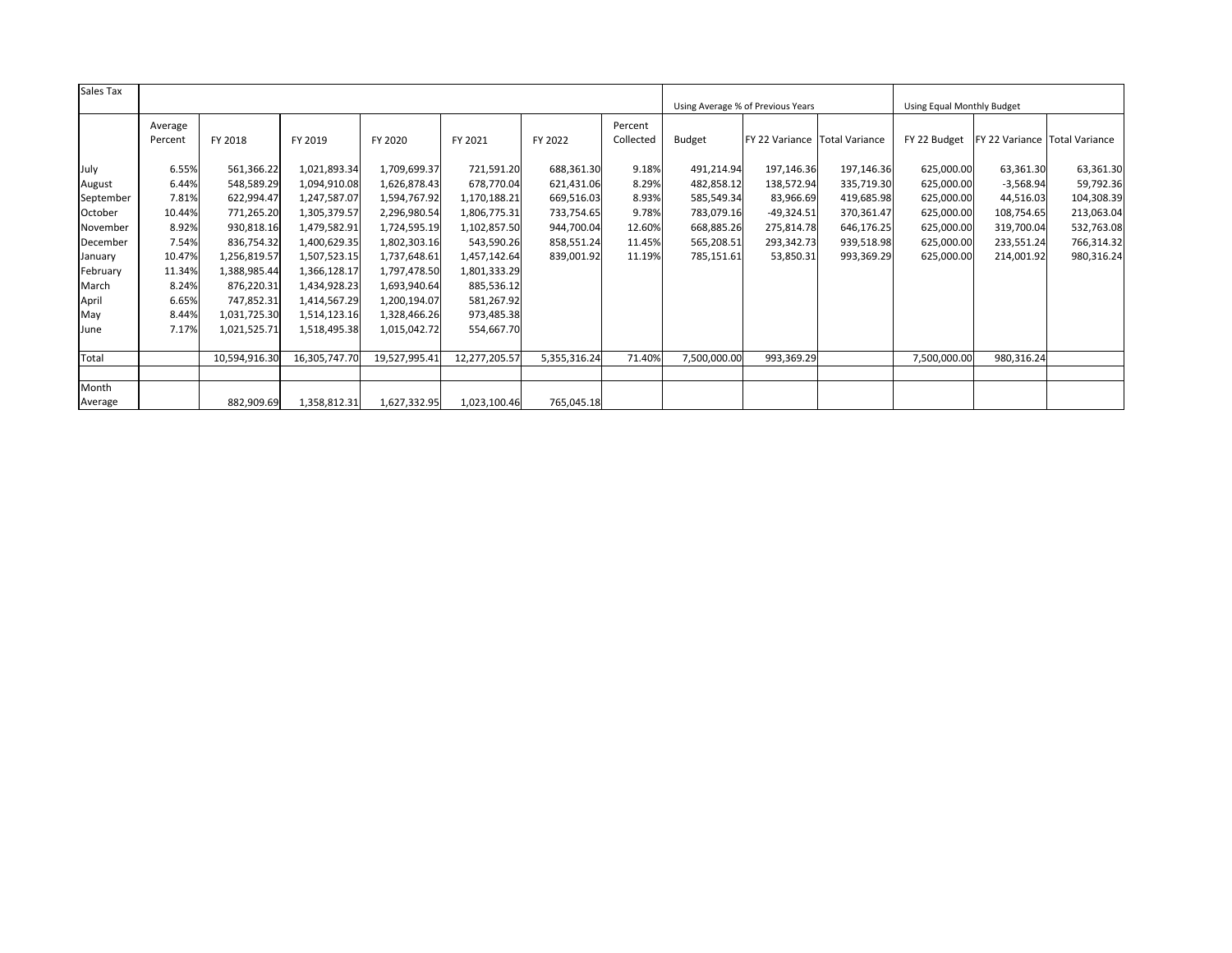